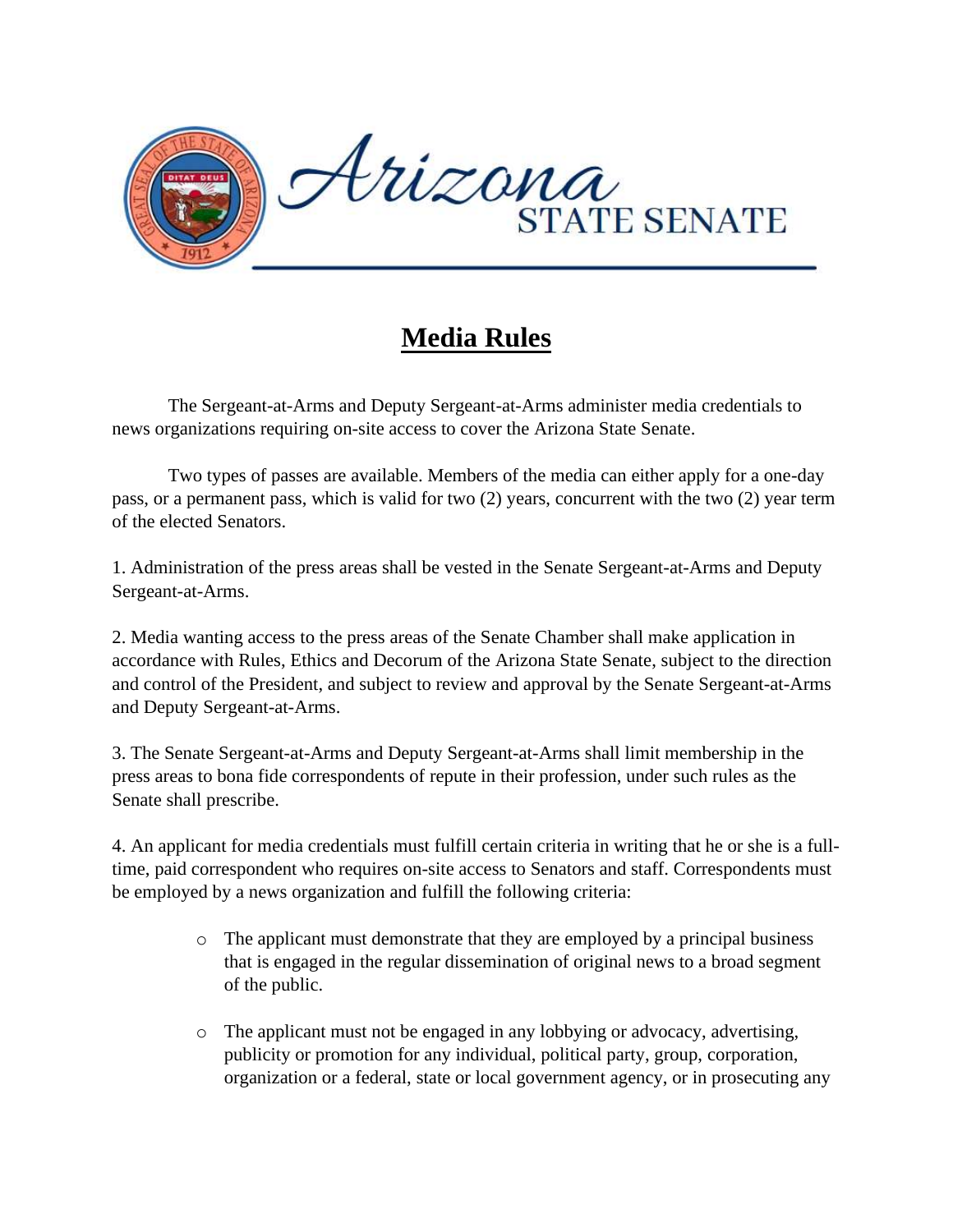claim before the Senate or any federal government department and will not do so while a credentialed member of the media.

- o The applicant's publication must be both editorially independent of any institution, foundation or interest group that lobbies state government and also established principally as a general news organization.
- o Media credential applications must include the name of the applicant, the news organization they are employed by, contact information (i.e. phone, email, address, etc.) and a digital photo of the person requesting the credential.
- o Freelance and contract employees must apply for credentials through a sponsoring publication, broadcast outlet or website that meets the aforementioned rules. In addition to completing the online application, freelance employees, contract employees, interns and fellows must submit a letter of introduction on the publication's letterhead from their sponsoring publication's bureau chief or managing editor. There will be an exemption for established news reporters with a long history of Capitol reporting.
- o The letter should:
	- Verify current employment status;
	- Justify the need for media credentials;
	- Guarantee that the applicant has read and will abide by the Senate Media Rules and Media Decorum;
	- Contain the original signature of the bureau chief or managing editor (no electronic signatures are accepted);
	- Include contact information for both the signatory and the correspondent.

5. Failure to provide information to the Senate Sergeant-at-Arms and Deputy Sergeant-at-Arms for this determination, or misrepresenting information, can result in the denial or revocation of credentials.

6. Each news organization is responsible for the conduct of their credentialed members of the media. Failure of an individual credentialed member of a news organization to abide by the Senate Media Rules and Media Decorum may result in the revocation of all credentials issued to that news organization.

7. The Senate Sergeant-at-Arms and Deputy Sergeant-at-Arms may issue credentials to school and university publications, broadcast outlets and websites. Student journalists of such organizations may apply for a permanent pass.